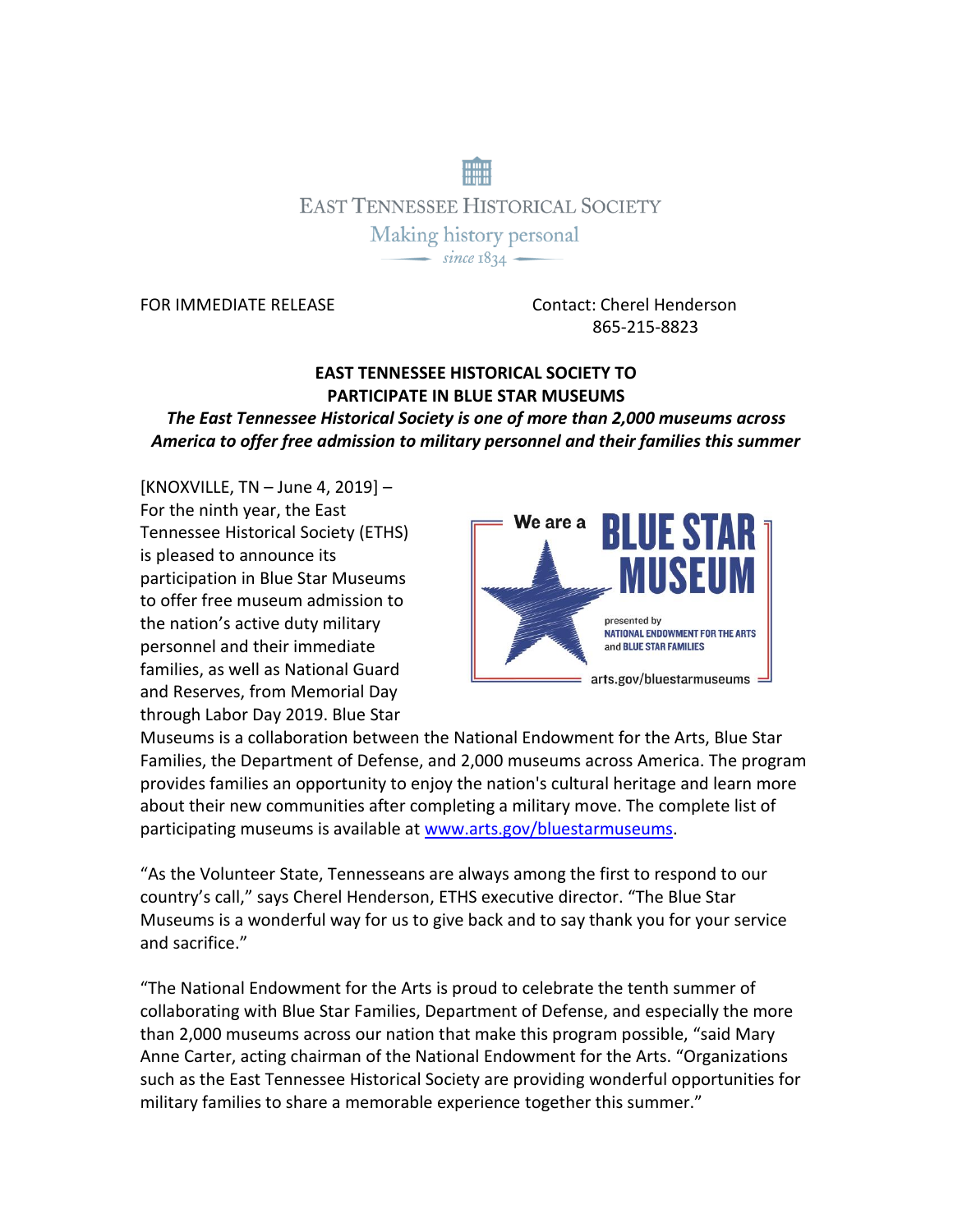This year's participating Blue Star Museums represent not just fine arts museums, but also science museums, history museums, zoos, nature centers, and children's museums. Museums are welcome to sign up for Blue Star Museums throughout the summer at [arts.gov.](https://apps.nea.gov/bluestarsignup/mainpage.aspx)

"We've seen the tremendous impact the Blue Star Museums program brings to our military families, and we're thrilled to be celebrating a decade of support," said Kathy Roth-Douquet, chief executive officer of Blue Star Families. "Not only are museums fun to explore but are also great for making memories and strengthening military families as a whole."

"The Defense Department congratulates Blue Star Families and the National Endowment for the Arts on reaching an incredible milestone: ten years of service to the military community though Blue Star Museums," said A.T. Johnston, deputy assistant secretary of defense for Military Community and Family Policy. "We offer our sincere gratitude to the more than 2,000 museums across the country who open their doors through this wonderful program. Your patriotism and generosity have enriched the lives and experiences of our military families."

The free admission program is available for those currently serving in the United States Military—Army, Navy, Air Force, Marine Corps, Coast Guard as well as members of the Reserves, National Guard, U.S. Public Health Commissioned Corps, NOAA Commissioned Corps, and up to five family members. Qualified members must show a **[Geneva](http://www.cac.mil/common-access-card/) [Convention](http://www.cac.mil/common-access-card/) common access card** (CAC), **DD Form 1173 ID card [\(dependent](http://www.cac.mil/uniformed-services-id-card/) ID), or a DD Form [1173-1](http://www.cac.mil/uniformed-services-id-card/) ID** card for entrance into a participating Blue Star Museum.

Follow Blue Star Museums on Twitter @NEAarts and @BlueStarFamily, #bluestarmuseums.

#### **About the East Tennessee Historical Society**

Established in 1834, the East Tennessee Historical Society is widely acknowledged as one of the most active history organizations in the state and enjoys a national reputation for excellence in programming and education. For 185 years the East Tennessee Historical Society has been helping East Tennesseans hold on to our unique heritage-- recording the events, collecting the artifacts, and saving the stories that comprise the history we all share.

The historical society pursues its education mission through publications, lectures, conferences, school programs, museum exhibits, and heritage programs such as the popular First Families of Tennessee and the Civil War Families of Tennessee. The East Tennessee History Center houses the staff and programs of the East Tennessee Historical Society, the Museum of East Tennessee History, the Calvin M. McClung Historical Collection, and the Knox County Archives.